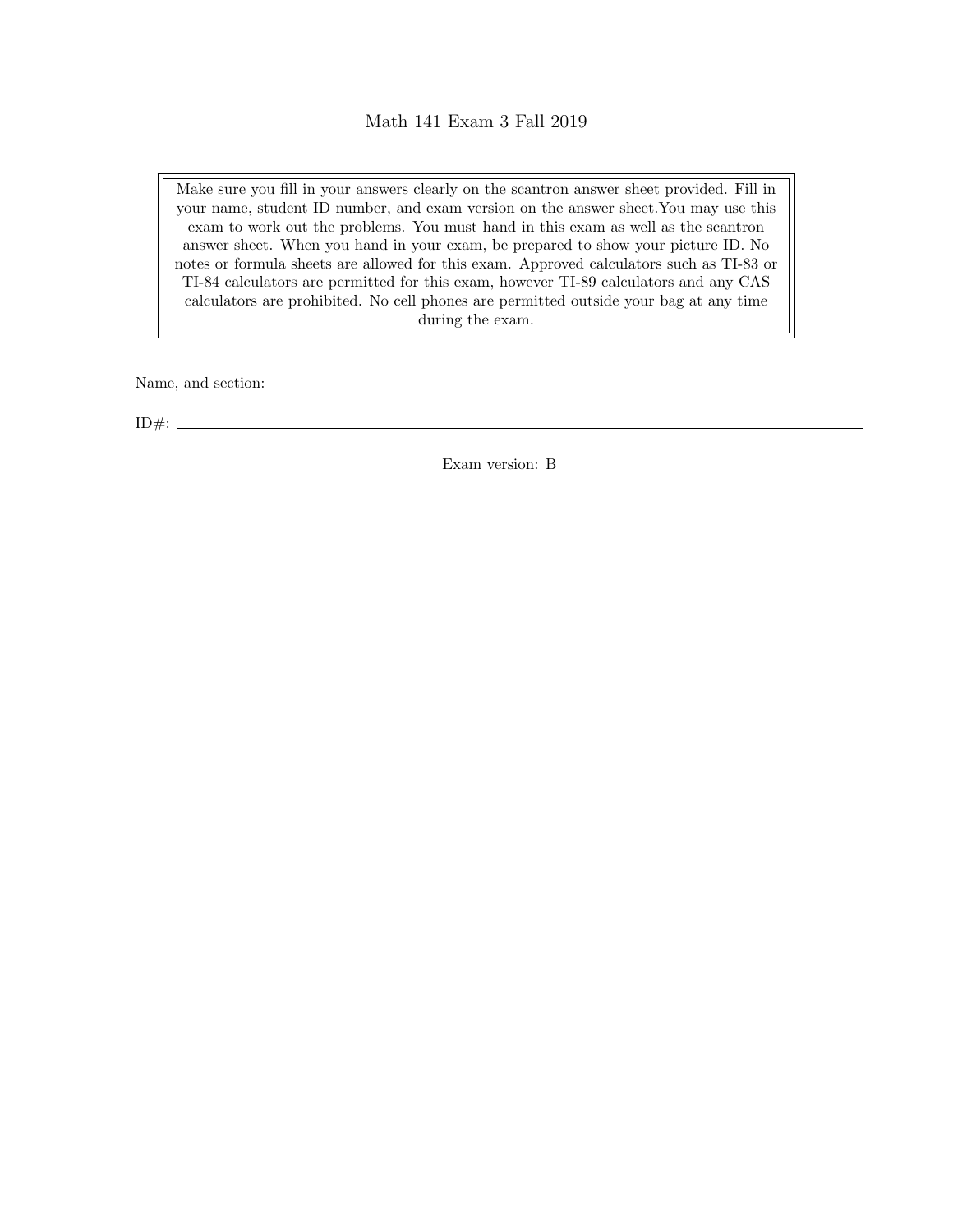[1] Use implicit differentiation to find  $\frac{dy}{dx}$  if  $x^3 + 2y^2 = 6$ .

A. 
$$
\frac{6 + 3x^2}{4y}
$$
  
\nB.  $\frac{6 - 3x^2}{4y}$   
\nC.  $-\frac{3x^2}{4y}$   
\nD.  $\frac{3x^2}{4y}$ 

[2] Use implicit differentiation to find  $\frac{dy}{dx}$  if  $x^3y^2 + x^5y^3 = -19$ .

A. 
$$
\frac{3x^2y^2 + 5x^4y^3}{2x^3y + 3x^5y^2}
$$
  
B. 
$$
\frac{2x^3y + 3x^5y^2}{3x^2y^2 + 5x^4y^3}
$$
  
C. 
$$
\frac{2x^3y + 3x^5y^2}{-3x^2y^2 - 5x^4y^3}
$$
  
D. 
$$
\frac{-3x^2y^2 - 5x^4y^3}{2x^3y + 3x^5y^2}
$$

[3] What is the slope of the curve  $x^2 - y^2 = 9$  at the point  $(5, 4)$ ?

A. 5

B. 4  $C. \frac{5}{4}$ 

D. 
$$
-\frac{5}{4}
$$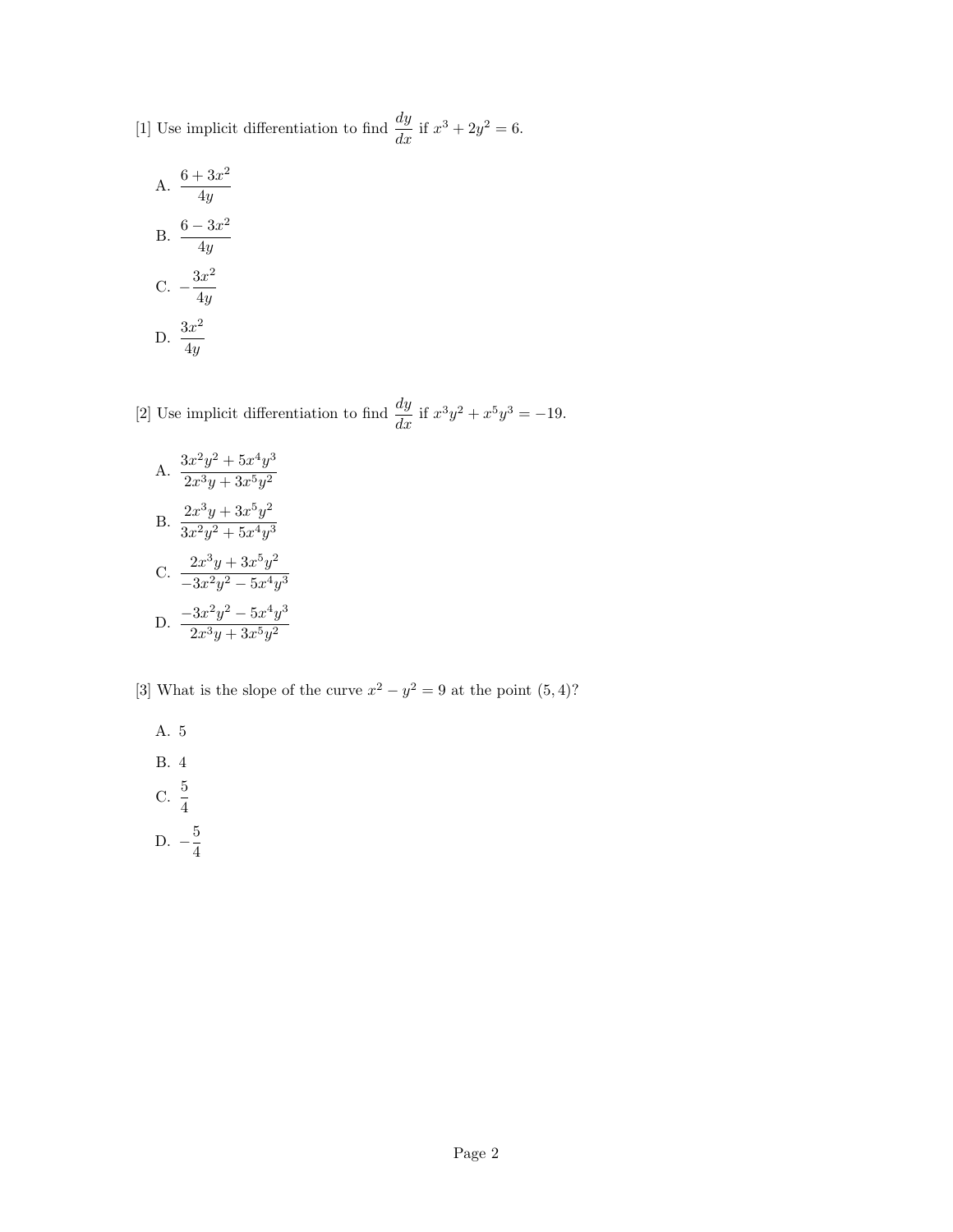[4] A 10 foot long ladder leans against a vertical wall. If the lower end of the ladder is being moved away from the wall at a rate of 3 feet per second, how fast is the height of the top changing (this will be a negative rate) when the lower end is 6 feet from the wall?

A. 
$$
-\frac{63}{8}
$$
 feet per second  
B.  $-\frac{8}{63}$  feet per second  
C.  $-\frac{9}{4}$  feet per second  
D.  $-\frac{4}{9}$  feet per second

[5] Suppose that the revenue and cost of producing and selling x units of a certain item are given by  $R(x) = 45x - 0.5x^2$  and  $C(x) = 4x + 5$ . Find the rate of change of the profit with respect to time when  $x = 30$  units and  $\frac{dx}{dt} = 15$  units per day.

- A. \$775per day
- B. \$165 per day
- C. \$26 per day
- D. \$11 per day

[6] For  $f(x) = e^x$ , which of the following is **false**?

- A. f has no asymptotes.
- B. f has no relative extrema.
- C.  $f(x)$  is positive for all x.
- D.  $f'(x)$  is positive for all x.

[7] Which of the following is false?

A. 
$$
\log_B(A) = \frac{\ln(A)}{\ln(B)}
$$
  
\nB.  $\ln(A \cdot B) = \ln(A) + \ln(B)$   
\nC.  $\ln(A + B) = \ln(A) \cdot \ln(B)$   
\nD.  $\ln\left(\frac{A}{B}\right) = \ln(A) - \ln(B)$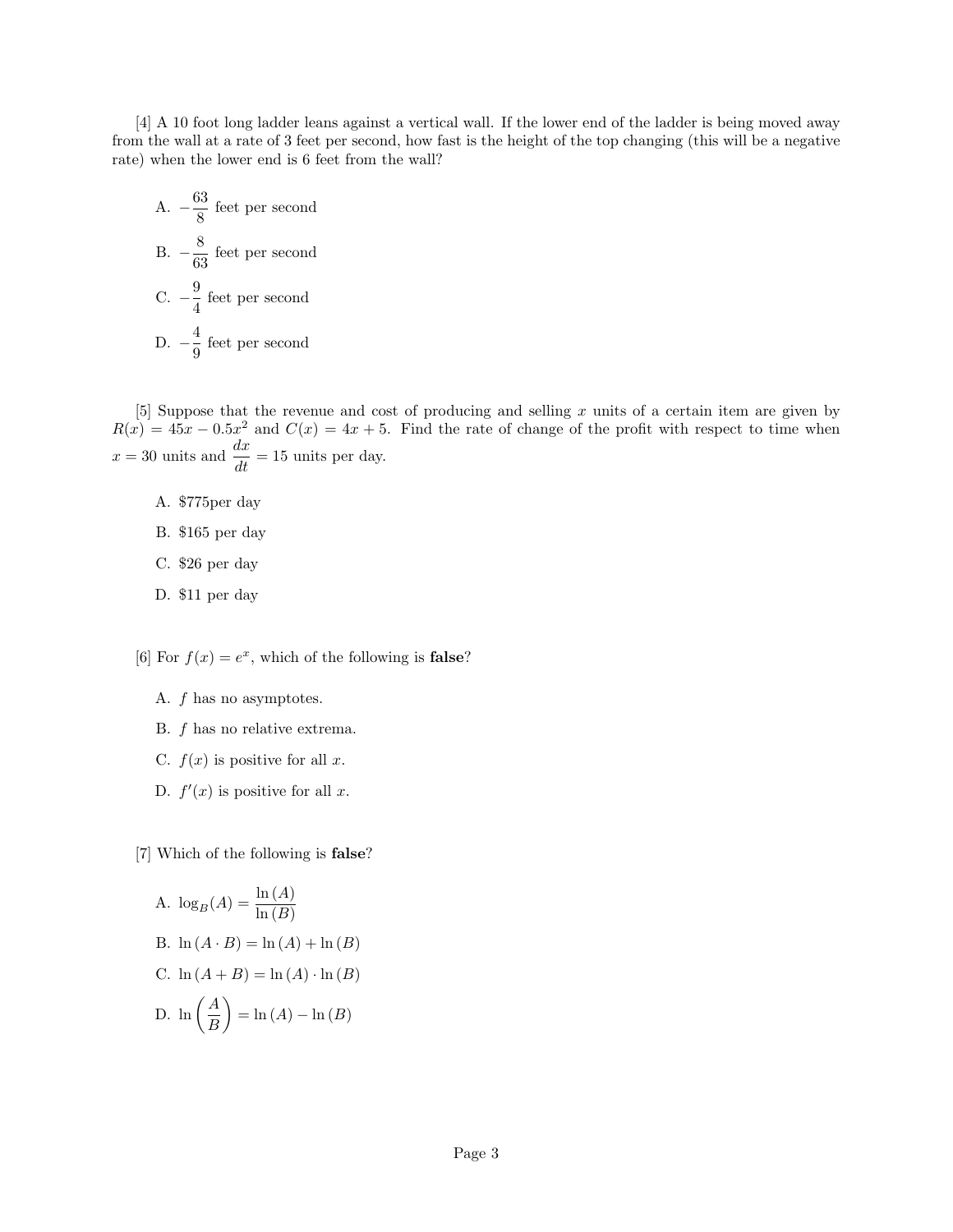[8] For  $f(x) = \ln(x)$ , which of the following is **false**?

- A.  $f$  is increasing.
- B. f has a vertical asymptote.
- C. The range of f is  $(-\infty, \infty)$ .
- D.  $f$  has an inflection point at  $(1, 0)$ .

[9] Find the derivative of  $y = \frac{e^x}{5}$  $\frac{c}{x^5}$ .

A. 
$$
\frac{e^x}{5x^4}
$$
  
B. 
$$
\frac{xe^{x-1}}{5x^4}
$$
  
C. 
$$
\frac{xe^x - 5e^x}{x^6}
$$
  
D. 
$$
\frac{x^2e^{x-1} - 5e^x}{x^6}
$$

[10] Find the derivative of  $y = x^4 e^{3x}$ .

- A.  $4x^3e^{3x} + 3x^4e^{3x}$
- B.  $4x^3e^{3x} + x^4e^{3x}$
- C.  $4x^3e^{3x} + 3x^5e^{3x-1}$
- D.  $12x^3e^{3x}$

[11] Find the derivative of  $y = e^{-x^2 + 7x}$ 

A.  $e^{-x^2 + 7x}$ B.  $(-2x+7)e^{-x^2+7x}$ C.  $(-x^2 + 7x)e^{-x^2 + 7x - 1}$ D.  $(-2x+7)e^{-x^2+7x-1}$ 

[12] Find the derivative of  $y = x^4 \ln(7x)$ .

A. 
$$
\frac{4x^2}{7}
$$
  
\nB.  $4x^3 \ln(7x) + x^3$   
\nC.  $4x^3 \ln(7x) + 7x^3$   
\nD.  $4x^3 \ln(7x) + \frac{x^3}{7}$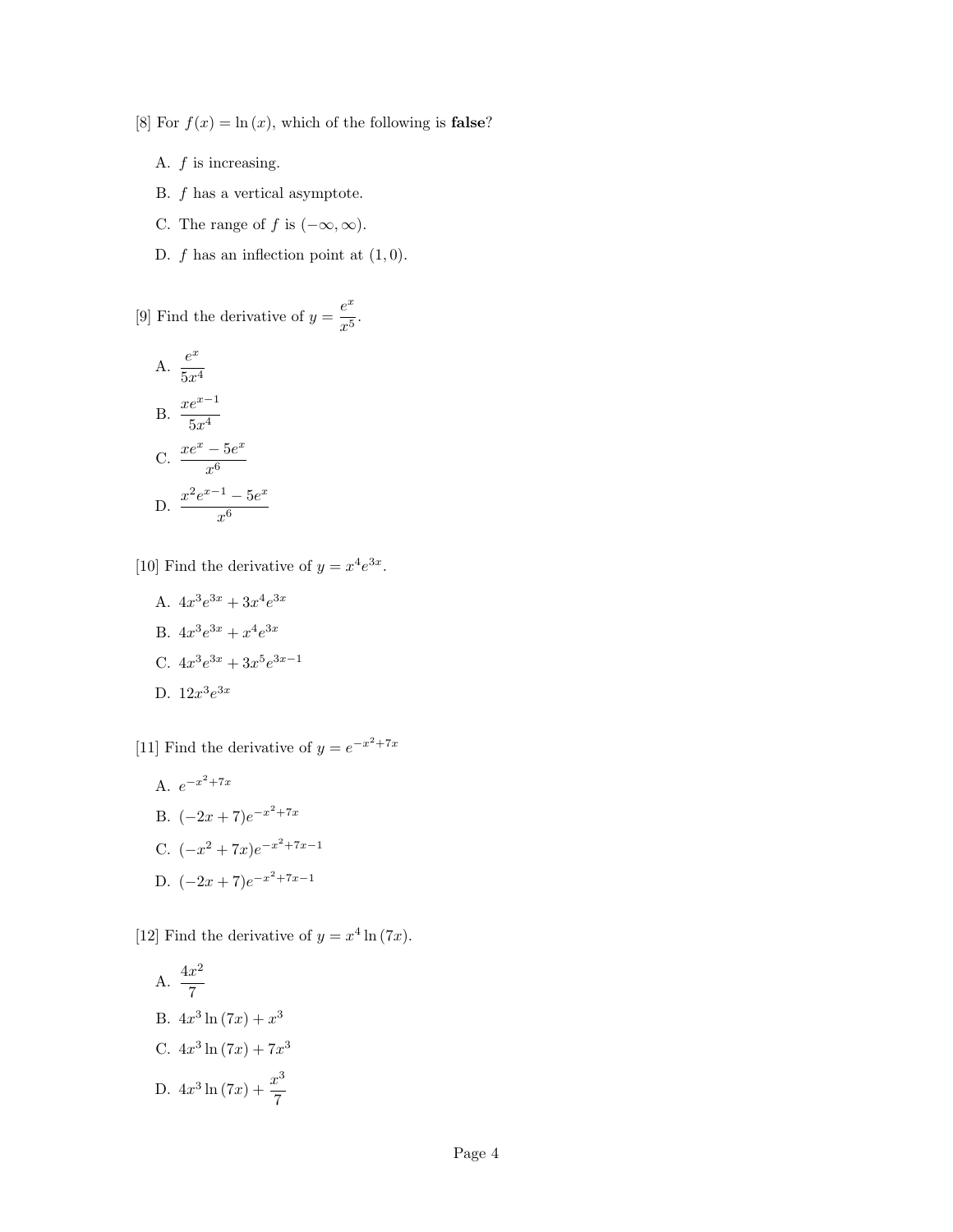[13] Find the derivative of  $y = \ln \left( \frac{x^3}{2} \right)$  $\frac{x^3}{x^2+2}$ .

A. 
$$
\frac{x^2 + 2}{x^3}
$$
  
B. 
$$
\frac{2}{3x^2}
$$
  
C. 
$$
\frac{1}{x} - \frac{1}{x^2 + 2}
$$
  
D. 
$$
\frac{3}{x} - \frac{2x}{x^2 + 2}
$$

[14] Find the derivative of  $y = \ln(e^x + 2) + (\ln x)^3$ .

A. 
$$
1 + \frac{3(\ln x)^2}{x}
$$
  
\nB.  $\frac{e^x}{e^x + 2} + \frac{3(\ln x)^2}{x}$   
\nC.  $1 + 3\left(\frac{1}{x}\right)^2$   
\nD.  $\frac{e^x}{e^x + 2} + 3\left(\frac{1}{x}\right)^2$ 

[15] Find the derivative of  $y = 2^x + \log_3(x)$ .

A. 
$$
2^x \cdot \ln(2) + \frac{1}{x \cdot \ln(3)}
$$
  
\nB.  $\frac{2^x}{\ln(2)} + \frac{\ln(3)}{x}$   
\nC.  $2^x + \frac{3}{x}$   
\nD.  $2^x + \frac{1}{x}$ 

[16] Find the general form of the function that satisfies  $\frac{dA}{dt} = 5A$ .

- A.  $A(t) = 5Ce^{t}$
- B.  $A(t) = 5Ce^{-t}$
- C.  $A(t) = Ce^{5t}$
- D.  $A(t) = Ce^{-5t}$